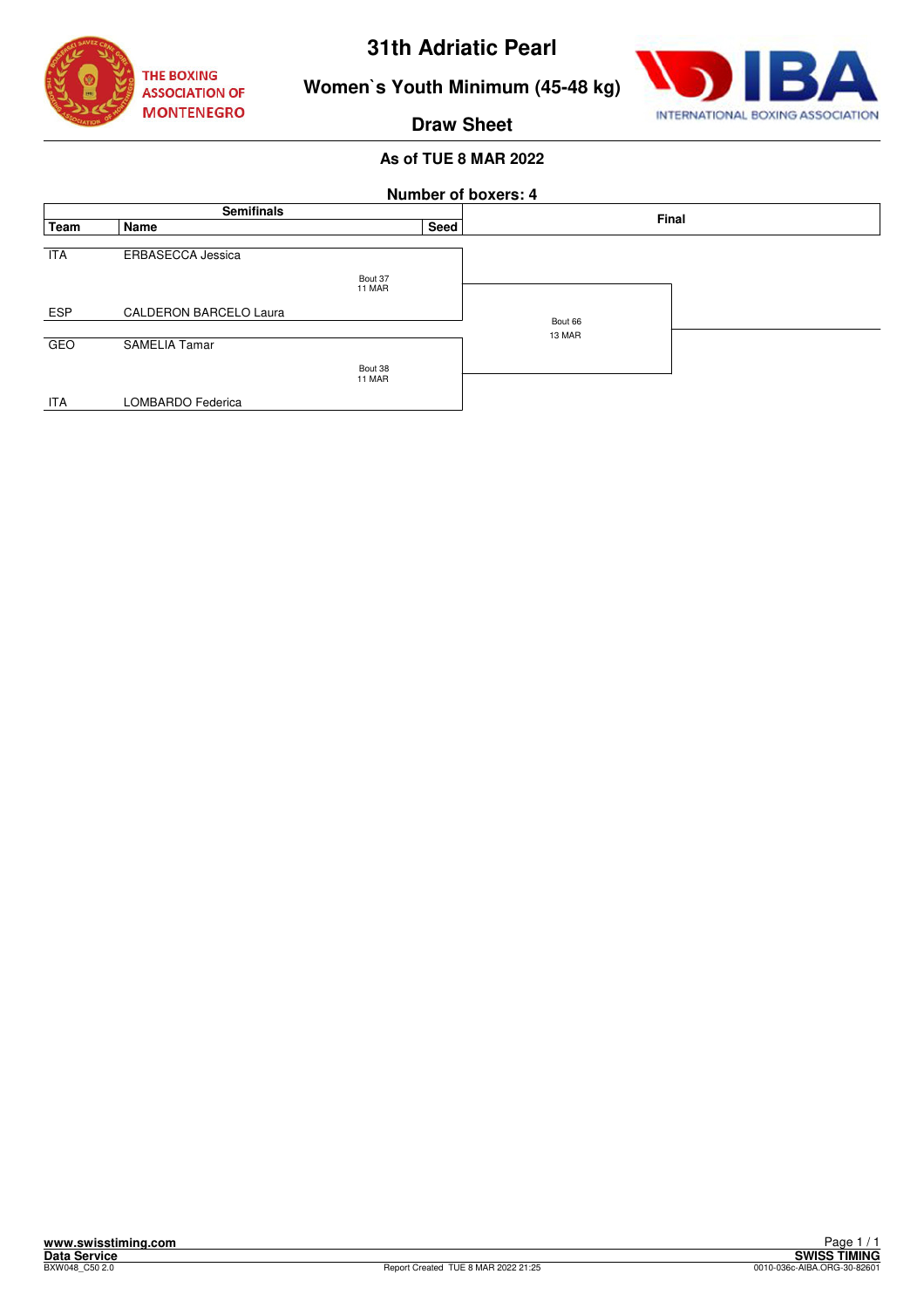





**Draw Sheet**

|            | <b>Number of boxers: 2</b> |         |      |  |  |  |  |
|------------|----------------------------|---------|------|--|--|--|--|
|            | <b>Finals</b>              |         |      |  |  |  |  |
| Team       | Name                       | Seed    |      |  |  |  |  |
| <b>ESP</b> | VALS de VALLE Iratze       | Bout 67 |      |  |  |  |  |
| SRB        | <b>CIRKOVIC Sara</b>       | 13 MAR  |      |  |  |  |  |
|            |                            |         | Bout |  |  |  |  |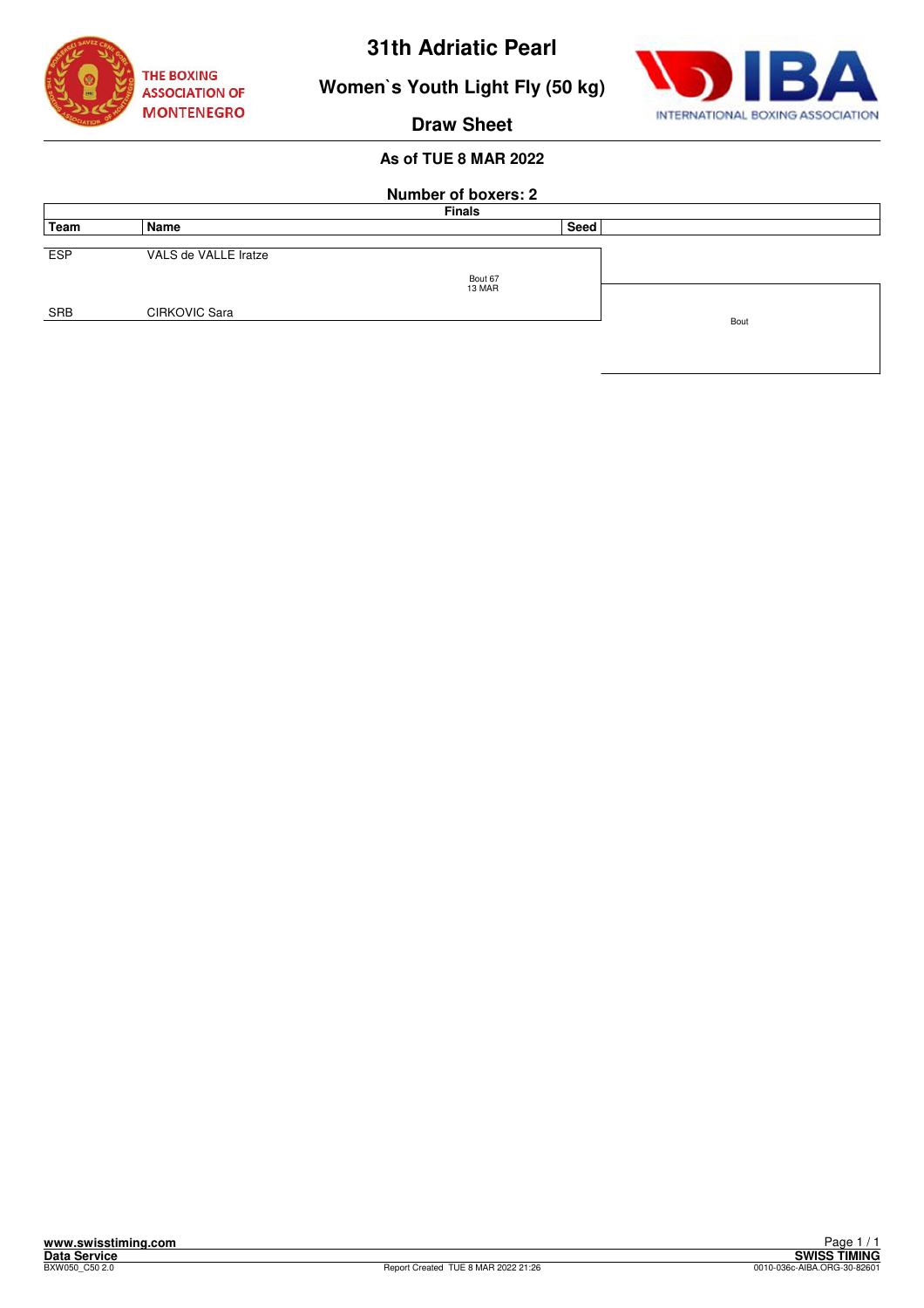

**Women`s Youth Fly (52 kg)**



**Draw Sheet**

|            |                           |                   | <b>Number of boxers: 4</b> |       |
|------------|---------------------------|-------------------|----------------------------|-------|
|            | <b>Semifinals</b>         |                   |                            | Final |
| Team       | Name                      | Seed              |                            |       |
| <b>ESP</b> | MAIRENA ARAGON Luna Maria | Bout 39<br>11 MAR |                            |       |
| <b>ITA</b> | de PERSIO Aurora          |                   | Bout 68                    |       |
| <b>GRE</b> | <b>CHOLIDIS Eleni</b>     |                   | 13 MAR                     |       |
|            |                           | Bout 40<br>11 MAR |                            |       |
| SRB        | JOVANOVIC Dragana         |                   |                            |       |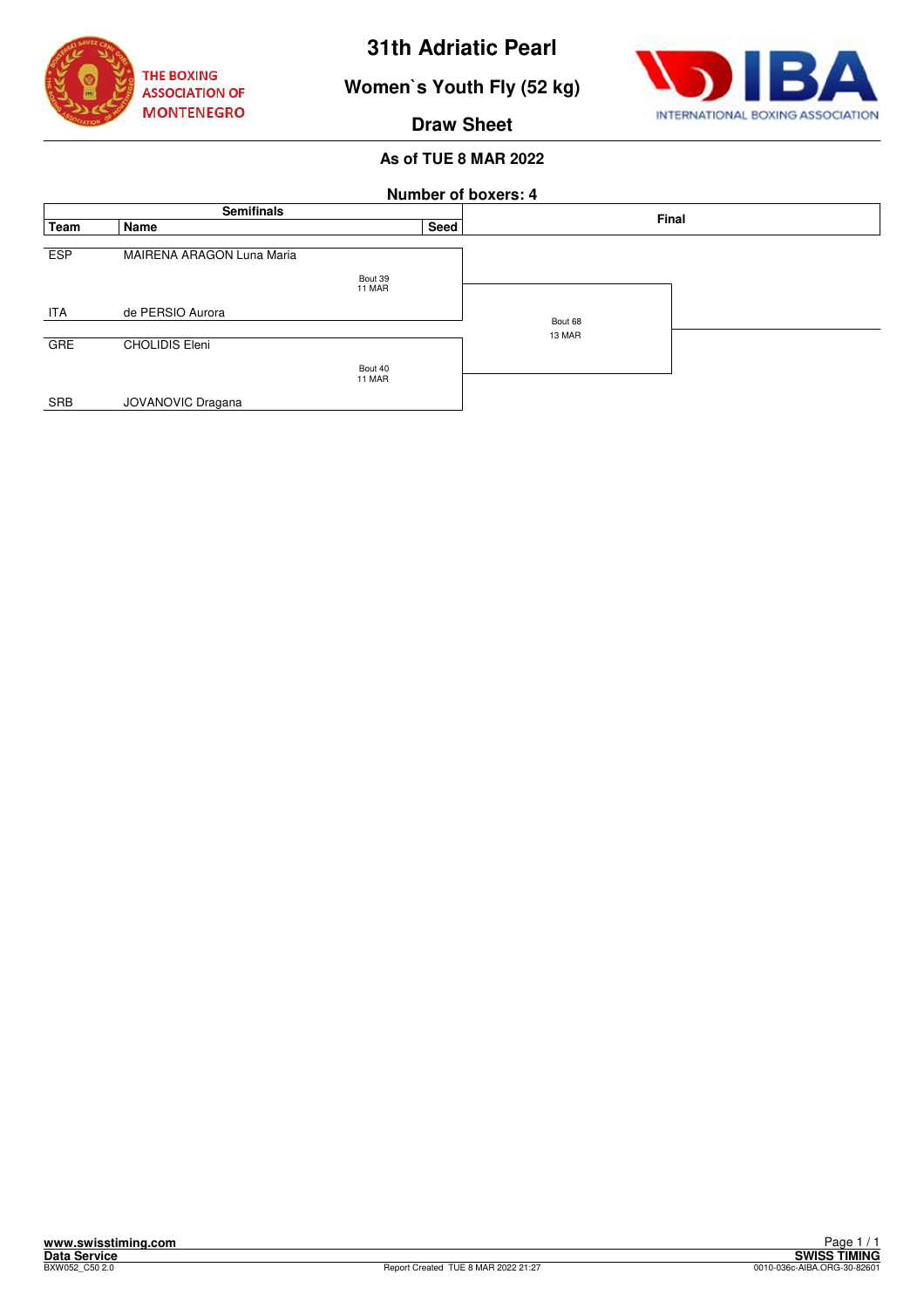

**Women`s Youth Bantam (54 kg)**



**Draw Sheet**

|            | <b>Number of boxers: 2</b> |         |      |      |  |  |  |
|------------|----------------------------|---------|------|------|--|--|--|
|            | <b>Finals</b>              |         |      |      |  |  |  |
| Team       | Name                       |         | Seed |      |  |  |  |
| <b>FIN</b> | <b>MERILAINEN Kiira</b>    | Bout 69 |      |      |  |  |  |
|            |                            | 13 MAR  |      |      |  |  |  |
| <b>NED</b> | <b>WEERHEIM Gabriella</b>  |         |      | Bout |  |  |  |
|            |                            |         |      |      |  |  |  |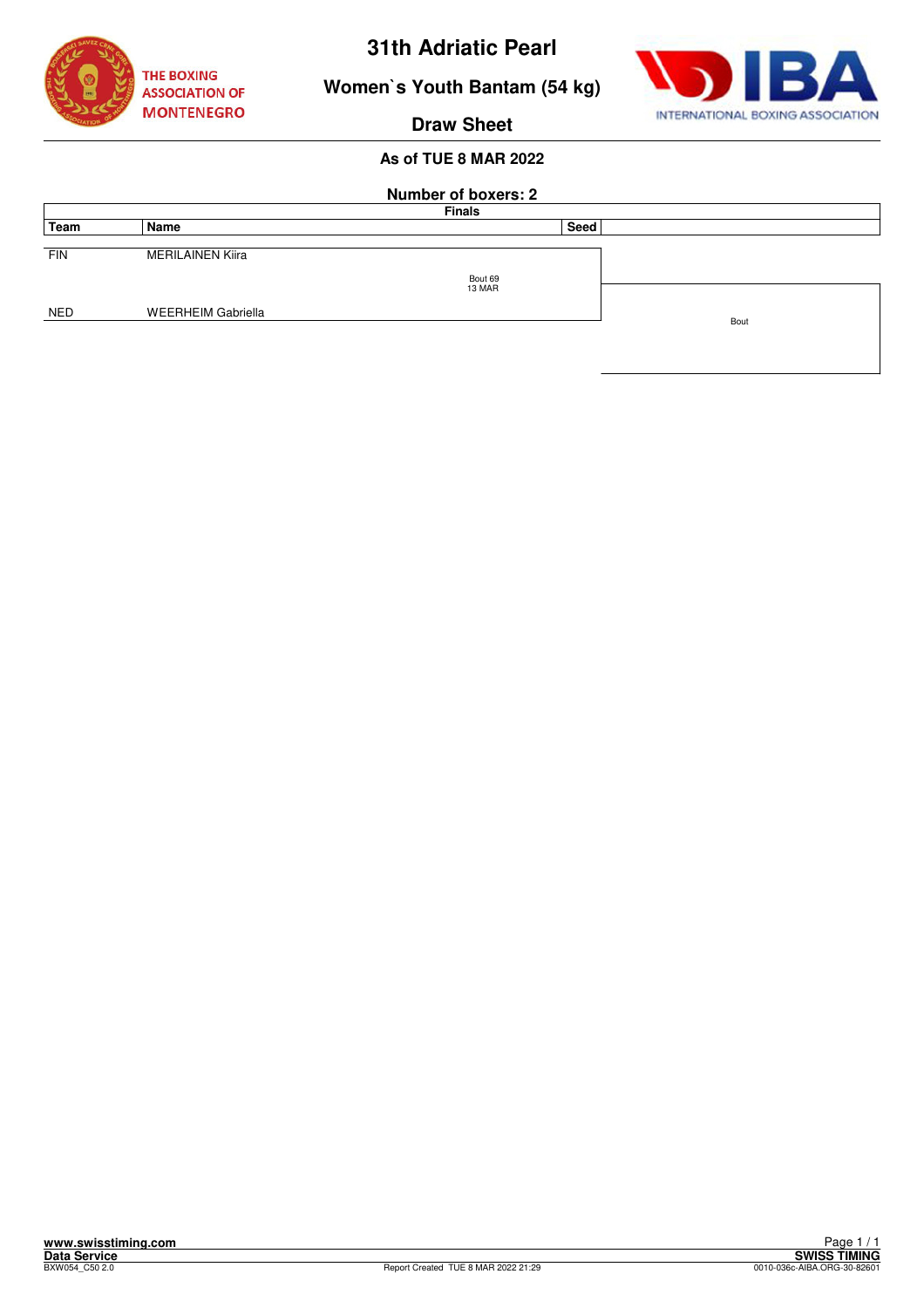

INTERNATIONAL BOXING ASSOCIATION

# **Women`s Youth Feather (57 kg)**

**Draw Sheet**

|            | <b>Number of boxers: 2</b><br><b>Finals</b> |                   |      |      |  |  |  |
|------------|---------------------------------------------|-------------------|------|------|--|--|--|
| Team       | Name                                        |                   | Seed |      |  |  |  |
| <b>SRB</b> | MILETIC Djina                               |                   |      |      |  |  |  |
|            |                                             | Bout 70<br>13 MAR |      |      |  |  |  |
| <b>ESP</b> | VILLEGAR COENO Julia                        |                   |      | Bout |  |  |  |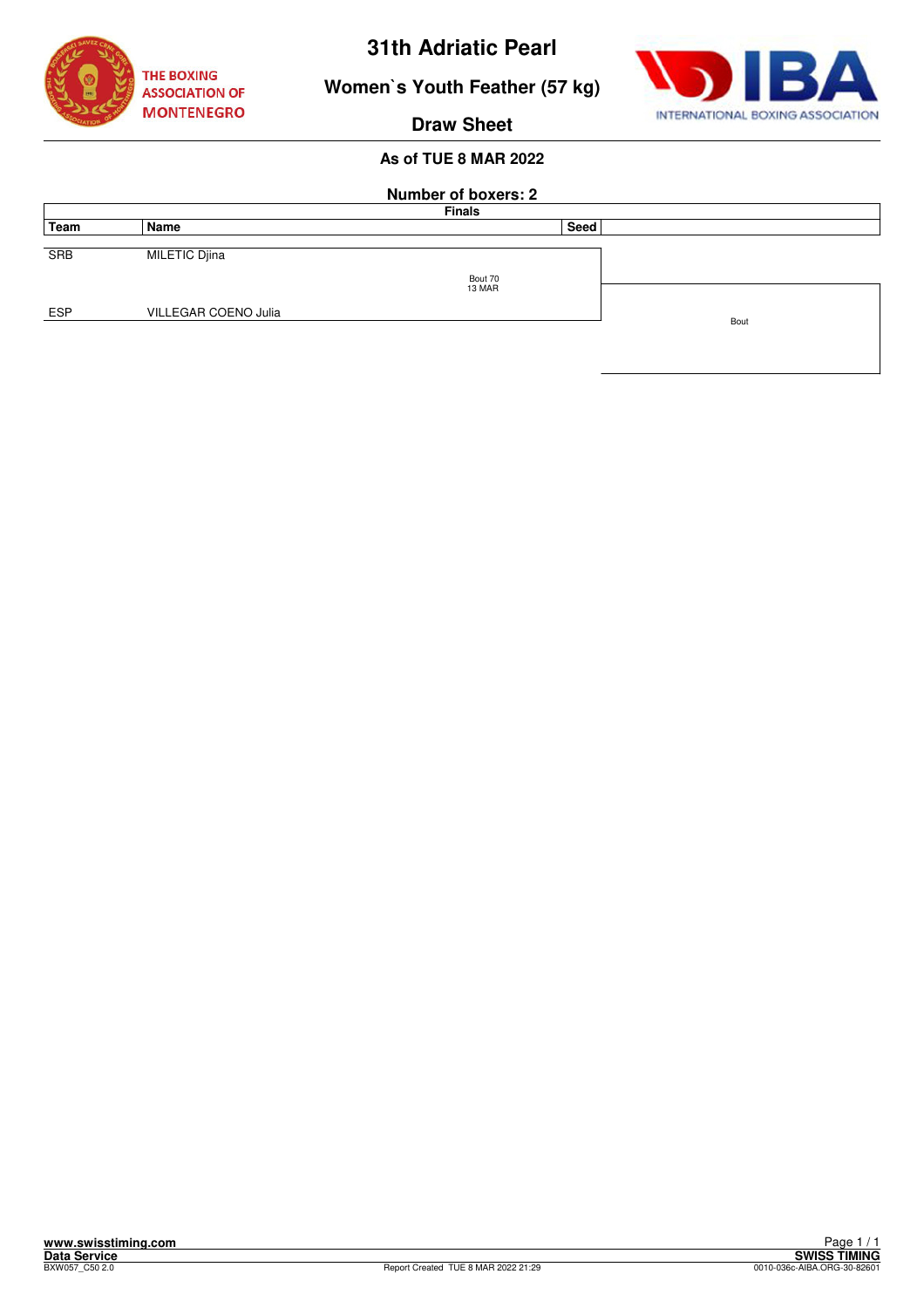

**Women`s Youth Light (60 kg)**



**Draw Sheet**

|            | <b>Number of boxers: 2</b><br><b>Finals</b> |                   |      |      |  |  |
|------------|---------------------------------------------|-------------------|------|------|--|--|
| Team       | Name                                        |                   | Seed |      |  |  |
| <b>NOR</b> | <b>ENGE Julie</b>                           |                   |      |      |  |  |
|            |                                             | Bout 71<br>13 MAR |      |      |  |  |
| <b>ITA</b> | <b>ACCONCIA Luisa</b>                       |                   |      | Bout |  |  |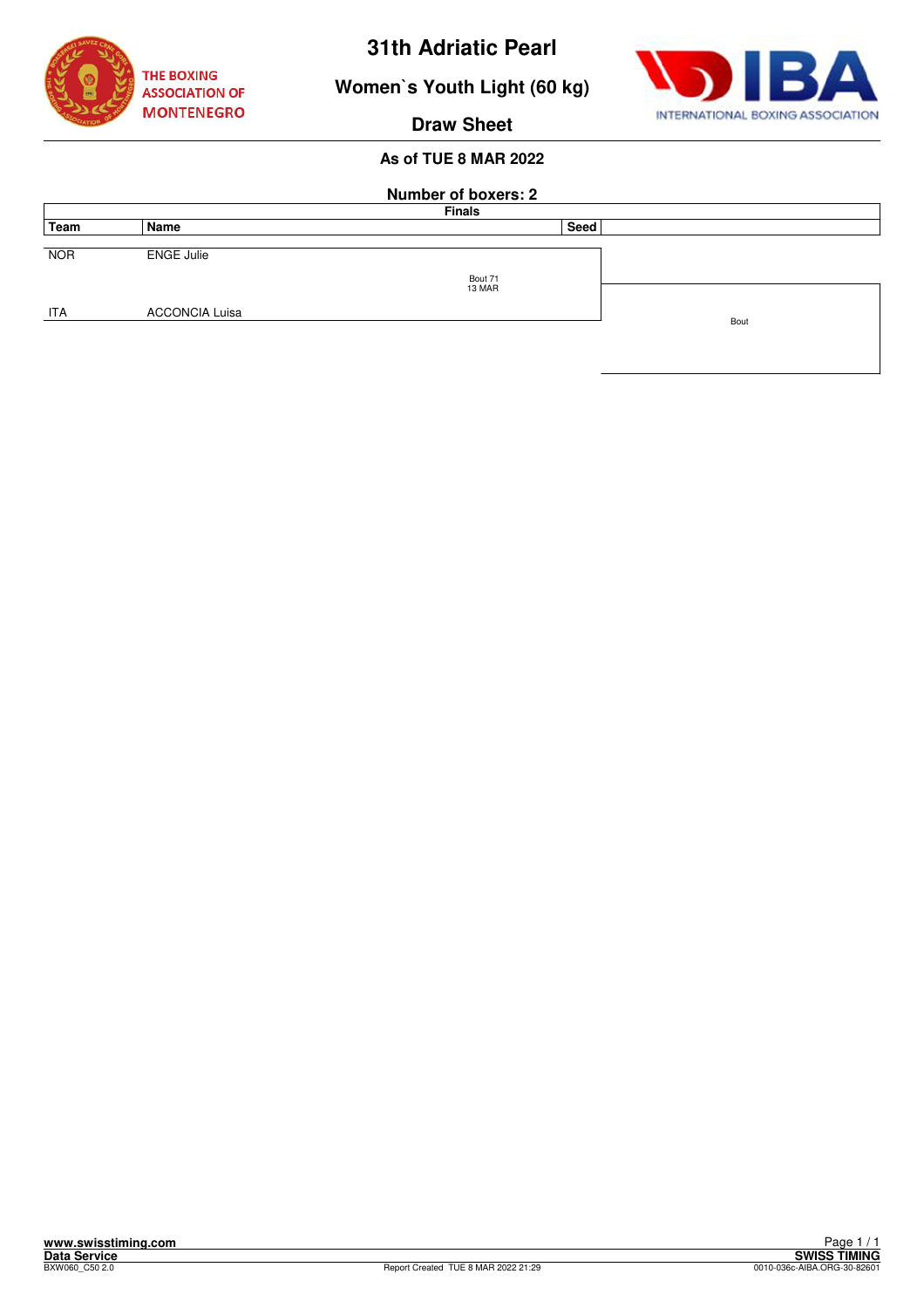



**Women`s Youth Light Welter (63 kg)**

**Draw Sheet**

|            | <b>Number of boxers: 2</b> |                   |      |      |  |  |
|------------|----------------------------|-------------------|------|------|--|--|
|            |                            | <b>Finals</b>     |      |      |  |  |
| Team       | Name                       |                   | Seed |      |  |  |
| <b>NOR</b> | MELGÅRD Sara               |                   |      |      |  |  |
|            |                            | Bout 72<br>13 MAR |      |      |  |  |
| <b>ESP</b> | REQUENA RUIZ Paula         |                   |      | Bout |  |  |
|            |                            |                   |      |      |  |  |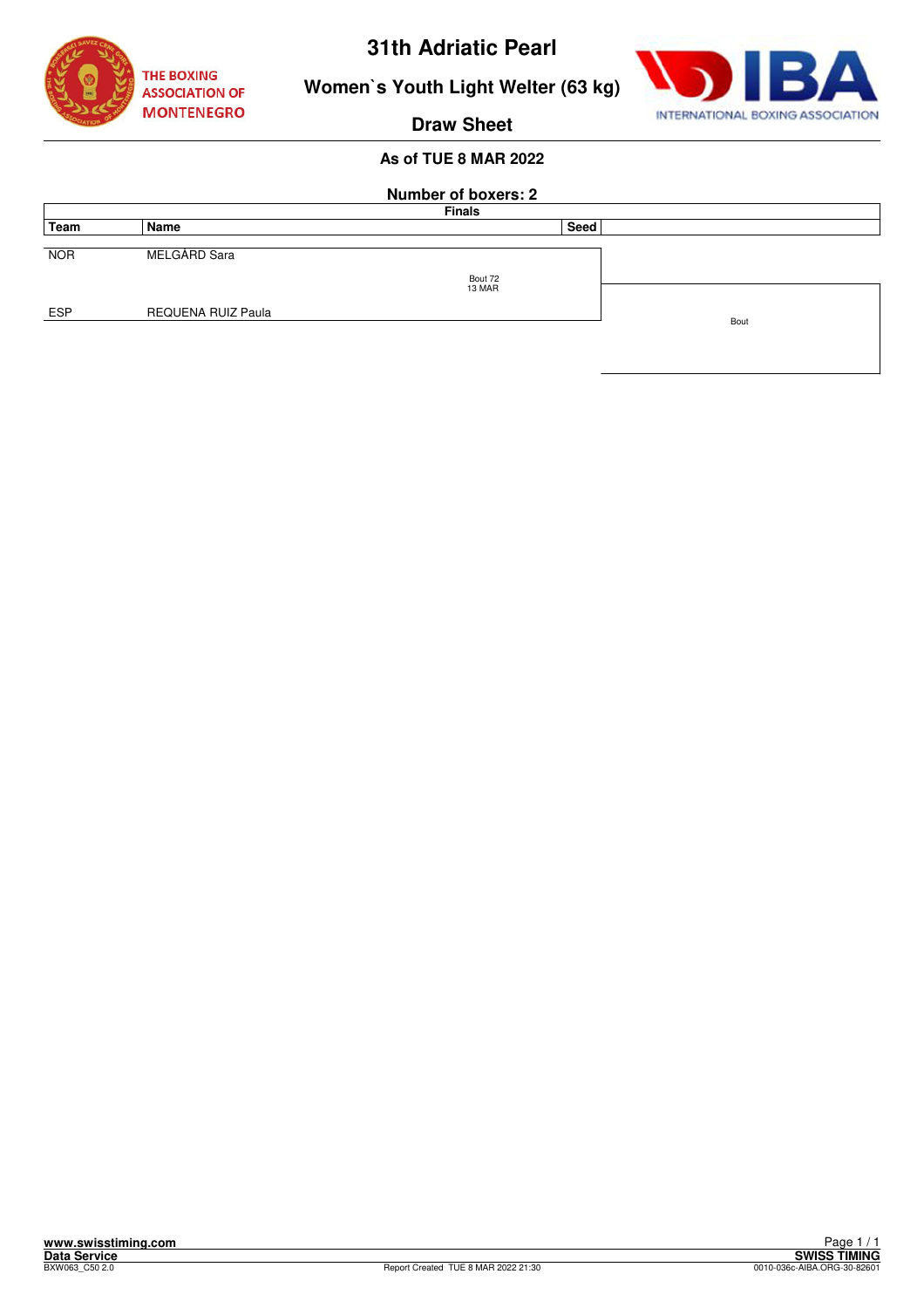

**Women`s Youth Welter (66 kg)**



**Draw Sheet**

|            | <b>Number of boxers: 2</b> |               |      |  |  |  |
|------------|----------------------------|---------------|------|--|--|--|
|            |                            | <b>Finals</b> |      |  |  |  |
| Team       | Name                       | Seed          |      |  |  |  |
| <b>FIN</b> | <b>JOKINEN Viivi</b>       |               |      |  |  |  |
|            |                            |               |      |  |  |  |
|            |                            | Bout 73       |      |  |  |  |
|            |                            | 13 MAR        |      |  |  |  |
| <b>ITA</b> | <b>MARRA Valentina</b>     |               |      |  |  |  |
|            |                            |               | Bout |  |  |  |
|            |                            |               |      |  |  |  |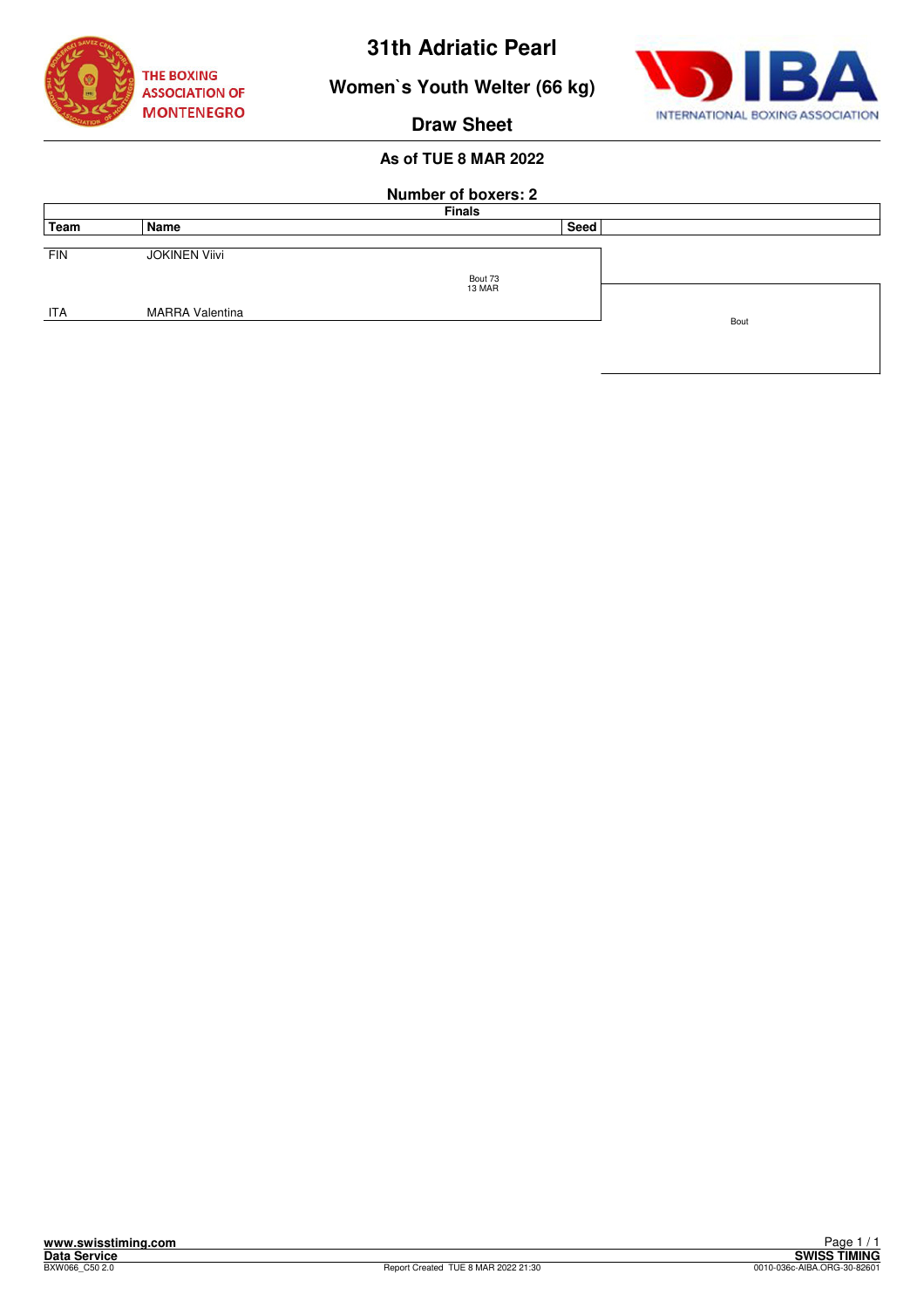

**Women`s Youth Middle (75 kg)**



**Draw Sheet**

|            |                        | <b>Number of boxers: 4</b> |         |  |  |
|------------|------------------------|----------------------------|---------|--|--|
|            | <b>Semifinals</b>      |                            | Final   |  |  |
| Team       | Name                   | Seed                       |         |  |  |
| <b>ITA</b> | <b>MANIERO Giorgia</b> | Bout 41                    |         |  |  |
|            |                        | 11 MAR                     |         |  |  |
| <b>NOR</b> | <b>HOFSTAD Sunniva</b> |                            | Bout 74 |  |  |
|            |                        |                            | 13 MAR  |  |  |
| <b>GEO</b> | <b>BUKIA Tatia</b>     |                            |         |  |  |
|            |                        | Bout 42                    |         |  |  |
|            |                        | 11 MAR                     |         |  |  |
| <b>ITA</b> | <b>MARELLI Gloria</b>  |                            |         |  |  |